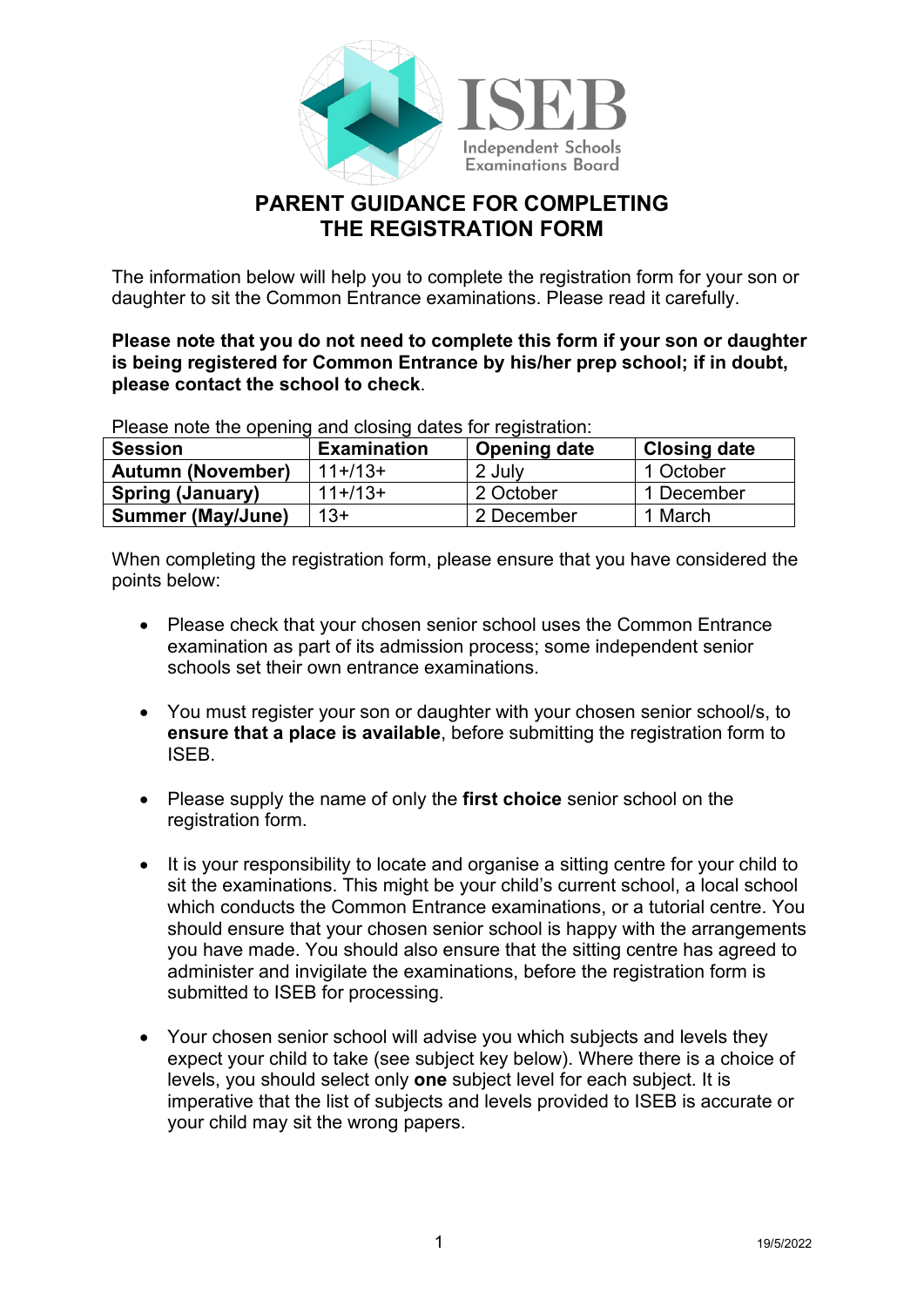- If you need to make changes to the registration details after you have submitted the form (such as choice of first choice senior school or subjects/levels), please [email](mailto:enquiries@iseb.co.uk) ISEB as early as possible; you may incur a charge for a late change.
- The [examination fee](https://www.iseb.co.uk/assessments/common-entrance/for-families/) should be paid at the time of registration. Further payment information is included on the final page of the registration form.
- Once registered, your child's name will appear on the relevant senior school list the next day.

## **FURTHER INFORMATION**

Examination papers are dispatched directly to the sitting centre approximately two weeks prior to the examination taking place. Overseas parcels are sent by DHL. You are advised to check with the sitting centre that the papers have been received and are being stored securely.

For 11+, the core subject papers (English, maths and science) are sent automatically. However, some schools may not require your son or daughter to sit all three subjects. Please ensure that the sitting centre is aware of which subjects your child needs to take.

The examination [timetable](https://www.iseb.co.uk/assessments/common-entrance/for-families/) must be strictly adhered to.

Completed examination papers are sent by the sitting centre by secure post directly to the senior school for marking at the end of the day on which the examination is taken. Papers are always sent to the **first choice** senior school for marking. If your son or daughter is unsuccessful in gaining entry to their first choice school, then you can request that the papers be forwarded to an alternative senior school which has a place available. Both the first choice and second choice school need to be made aware of this arrangement before your child sits Common Entrance.

Senior schools are asked to inform parents of the results of the examinations on the Friday (13+) or Saturday (11+) of the week following the examinations. Any queries regarding the results should be taken up with the senior school which completed the marking.

#### **REGISTRATION CHECKLIST**

Have you provided the following essential information?

| Parent details, including email address                                          |  |
|----------------------------------------------------------------------------------|--|
| <b>Examination session</b>                                                       |  |
| <b>Year of examination</b>                                                       |  |
| <b>Full name of candidate</b>                                                    |  |
| Name of first choice senior school                                               |  |
| Subjects/levels required (advised by senior school)                              |  |
| <b>Full sitting centre details</b>                                               |  |
| Name and email address of sitting centre contact responsible for the examination |  |
| The fee (paid in accordance to the instructions in this guide)                   |  |